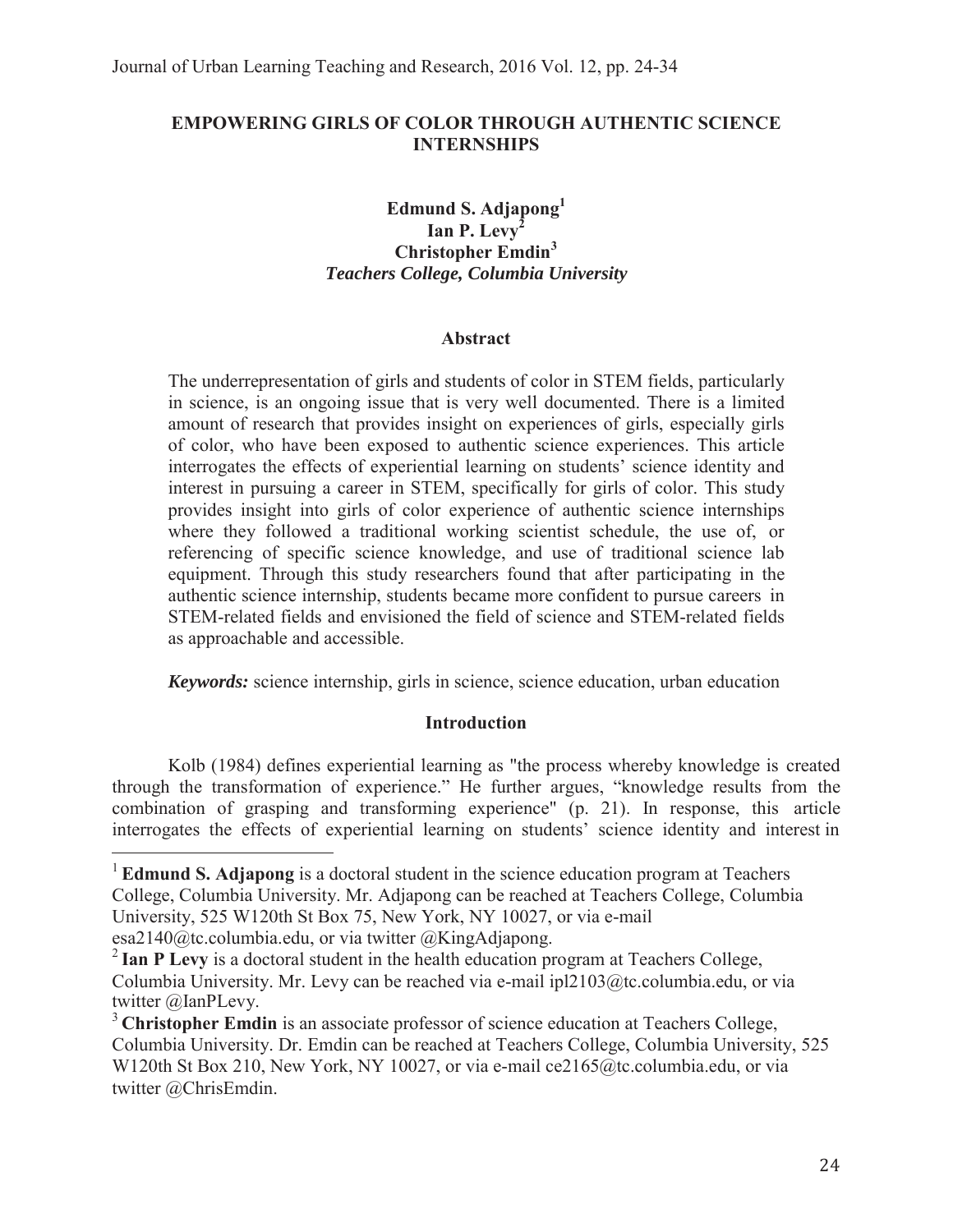pursuing a career in STEM (Science, Technology, Engineering, and Mathematics) for girls of color. We argue that truly enlightening and life changing experiences for urban youth, especially young girls of color, who "envision the field of science as distant and inaccessible" (Basu & Barton, 2007, p. 467) require a shift in traditional STEM education that supplements conventional instruction with powerful experiences doing and working in science.

Over the last two decades educators have been moving away from the traditional notion of the teacher being the sole provider of content knowledge and towards more cognitive, humanistic, social, and constructivist learning models and frameworks that stress opportunities for students to make meaning of content for themselves (Lewis & Williams, 1994). Following this trend, many science educators currently support the use of constructivist approaches to teaching and learning. In these approaches, students construct their own understanding and knowledge of the world and content by experiencing and reflecting on those endeavors. This new trend is a reincarnation of more classic ideas in teaching espoused by Dewey (1938). He emphasized that the creation of new knowledge, or the transformation of oneself through learning, was more fundamental than simply learning and being told how to do something.

Urban youth of color, in particular girls of color, lack encouragement to seek and access advanced learning opportunities, such as experiential learning, in STEM. Studies show that urban youth lack support and encouragement from science teachers and have erroneous preconceptions in regards to their ability, which diminishes their self-confidence, and frequently discourage and inhibits them from proactively seeking advanced learning opportunities (Marshall, McGee, McLaren, & Veal, 2011, p. 18). Therefore as many scholars suggest (Archer et al., 2010; D.M. Sadker, M. Sadker & Zittleman, 2009), girls, especially girls of color in K-12 education, do not identify with science regardless of test scores and success in science in the traditional classroom. Tan et al. (2013) suggest the cause for young girls' disconnect in science is due to the lack of attention addressing the science identity gap as it relates to girls in science.

The experiences of this population in science run counter to the recommendations of the National Research Council (NRC, 1996) and the American Association for the Advancement of Science (AAAS, 1993), both of which argue that science education should move towards providing students with "authentic" experiences to allow them to experience themselves as scientists. We argue that authentic experiences in science should involve providing students with the same or similar work tasks and responsibilities as individuals in science and science-related fields. Roth (2000) supported this view of authentic science experiences when he argued for instruction that considers solving real-world scientific problems, which are complex, but interesting to students. We argue that providing students, especially young girls of color, with authentic science work experiences allows them to envision themselves as scientists and view science as inquiry rather than just memorizing facts and theories, and encourages them to consider pursuing careers in science and STEM-related fields.

In this article we define authentic science internships as spaces where youth are able to partake in specific science tasks normally relegated to professionals with science degrees. These types of internships require a traditional working scientist schedule, the use of, or referencing of specific science knowledge and use of traditional science lab equipment. Furthermore, we suggest that if students are provided with opportunities to participate in authentic science experiences, they will be more likely to engage in science, pursue careers in science and related STEM fields, and identify as scientists. Given the statistics related to girls of color in science (e.g. Gibbons, 2011; Milgram, 2011) and the larger conclusions that can be drawn from existing research on their engagement in the discipline, this study was designed to provide insight into the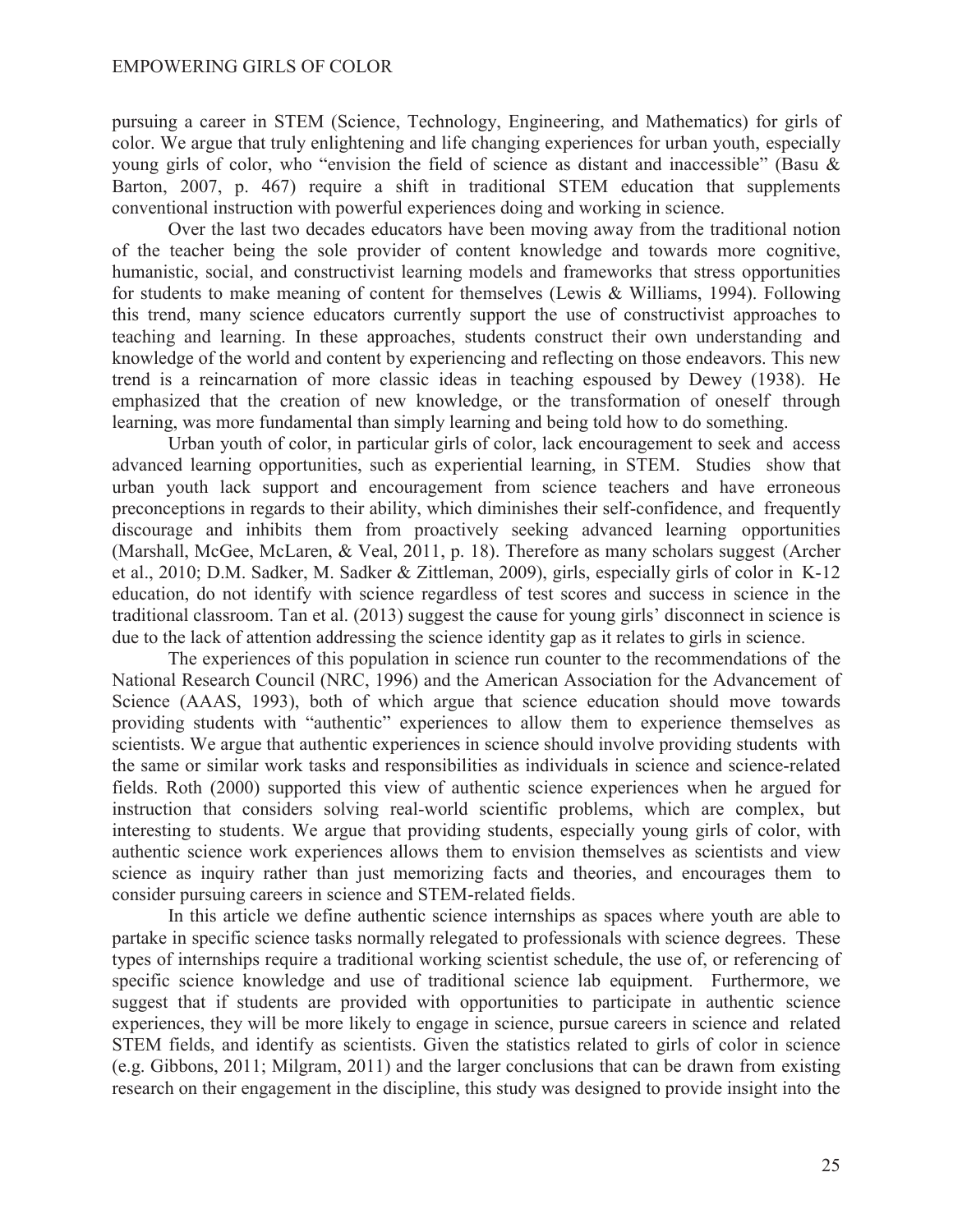nature of students' experiences who participated in authentic science internships. In particular, we highlight the nature of the everyday experiences during science- work focused internships and students' responses to their engagement in experiential science work. We focus on the experiences of three girls of color who were part of what we define as authentic science internships.

# **Conceptual Framework**

This study is rooted in a sociocultural framework that explores the concepts of culture and social capital as they relate to the experiences of female youth of color with access to authentic science internship experiences. We consider the science internship as experiences within social fields that the students who are a focus of the study are traditionally not privy to, and their experiences within these new fields and science as opportunities for an accumulation of new forms of capital. We draw insight from Bourdieu (2011), who describes capital and its varied forms as necessary for articulating the ways that humans exist in a social world. In particular, we focus on the forms of capital that are acquired in social fields like authentic science spaces where individuals develop a conscious or unconscious personal investment in an activity or process through participating and engaging in the same experiences as professionals in science-related fields. Through their experiences in science-work fields, the girls in this study gain "cultural capital," which in its embodied state, is both inherited and acquired as one engages with either new or familiar experiences. We argue that through participating in an internship in an authentic science space students will gain a new form of cultural capital that they did not have access to at their school or in other any other space. We suggest that students gain forms of cultural capital in the authentic science space ultimately by navigating and working in this new space. Then they can then use these new forms of capital to successfully navigate future science spaces more comfortably, if they choose to. In other words, by participating in their authentic science internship and gaining various forms of cultural capital, students are able to view themselves as scientists and learn how to successfully navigate science spaces. Over time, students have the opportunity to acquire new forms of science content knowledge through navigating authentic science spaces. In addition, the ease with which they engage in, and gain capital within, new science spaces (such as classrooms, science labs, or other science jobs) is increased as a result of their initial engagement within the authentic science-work experience. Although the participants in this study have not been traditionally trained as STEM professionals or in completing science tasks, their lack of traditional training does not inhibit them from successfully completing various tasks in their authentic science internships.

Tan, Calabrese, Kang, and O'Neill (2013) suggest that there is a lack of attention placed on addressing the science identities of young girls, which causes a disconnect for young girls as it relates to science. To define science identity in this study we used Carlone and Johnson's (2007) definition of science identity, which was informed by Gee's theory of identity (1999, 2000–1), to explain how an authentic science space can influence a student's science identity. Carlone and Johnson (2007) explain science identity as encompassing three overlapping dimensions: *competence, performance, and recognition.* These dimensions are informed by gender, racial, and ethnic identities (see figure 1).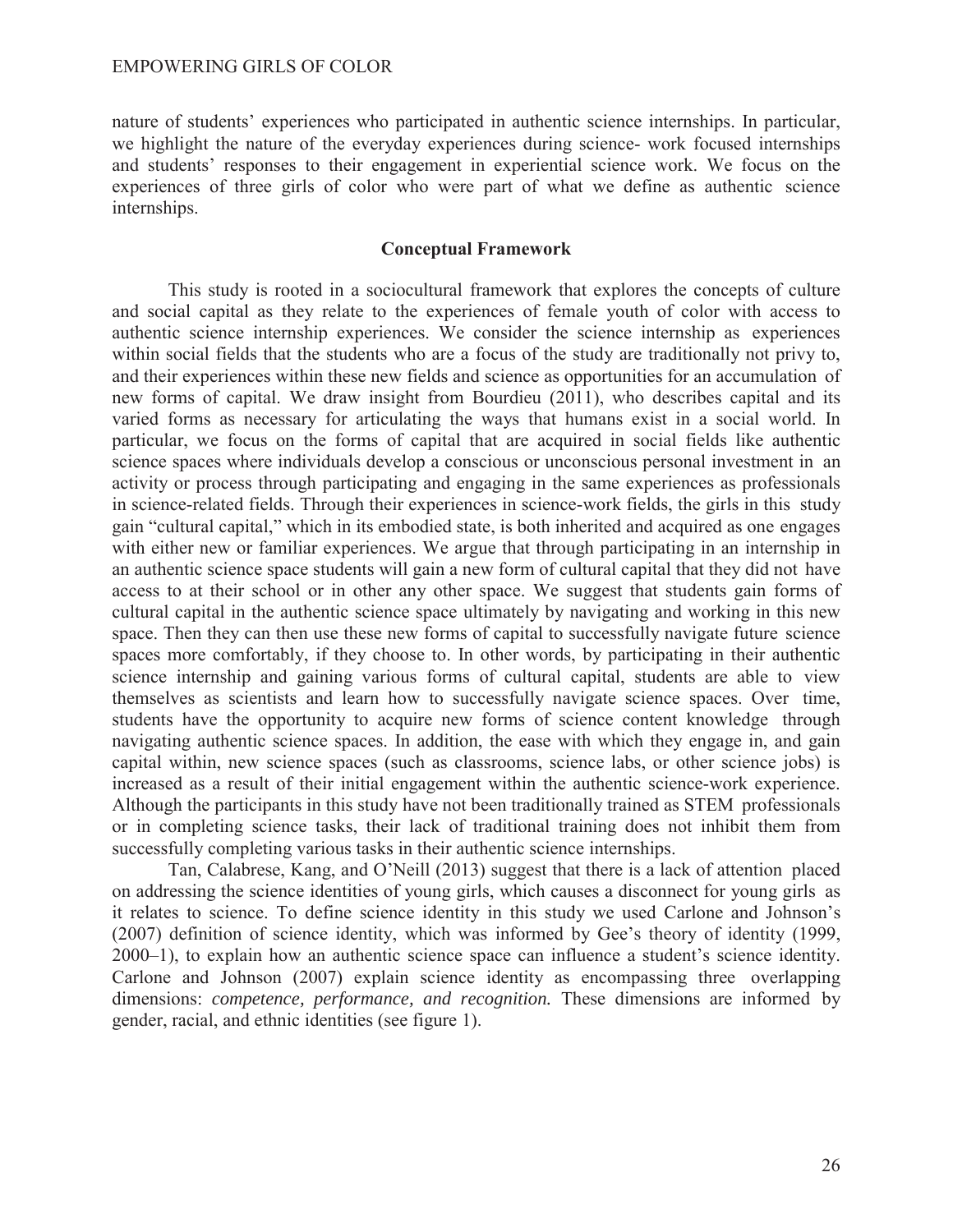

*Figure 1*. Model of science identity (Carlone & Johnson, 2007)

Within this definition of science identity, *performance* relates to the scientific practices in which the student participates in their authentic science workspace. Within this space students are known to use scientific tools and "science colloquialism." *Recognition* refers to recognition of others and the students recognizing themselves as a "science person," by virtue of working *(performing)* daily in the authentic science space. Lastly, *competence* refers to the sciencecontent knowledge that is gained by the student by *performing* authentic science tasks, and by shadowing an actual professional scientist in an authentic science space. One cannot enact a science identity unless they visibly *perform* their *competence* as it relates to science and in turn are *recognized* by others, especially by other individuals who identify as scientists (Carlone & Johnson, 2007). In this paper we argue that once provided with an authentic science internship space, students developed what Carlone and Johnson (2007) refer to as a science identity.

We argue that the goal for science educators is to create contexts that generate new forms of cultural capital that will eventually lead to the acquisition of science content knowledge (Adjapong & Emdin, 2015). This goal can be accomplished if and when students engage in the same or similar daily task completed by professionals who hold degrees in STEM related fields.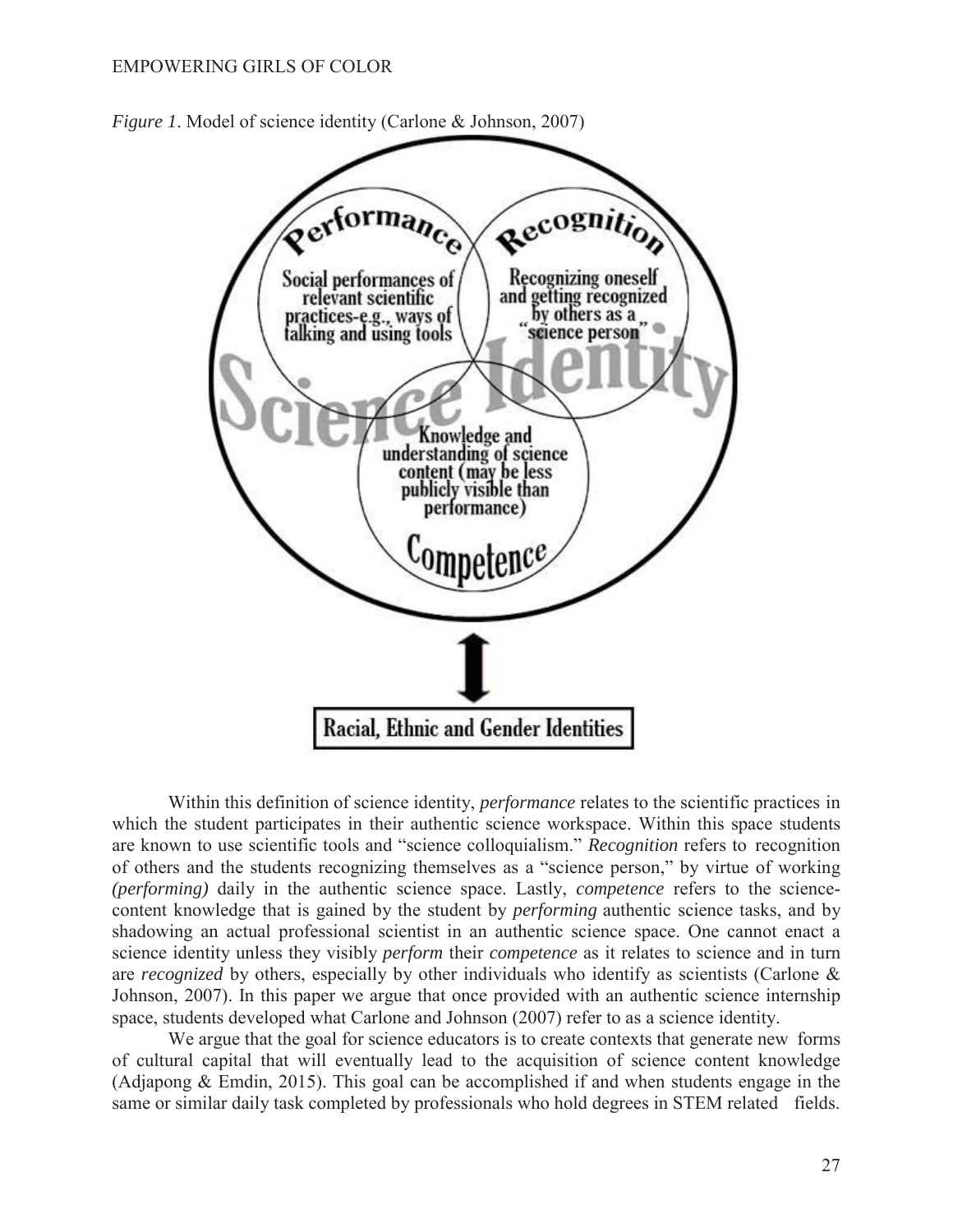As students engage with professionals in STEM-related fields and are solving problems, completing tasks, and gaining experiences, they generate cultural capital that allows them to see themselves in these same authentic spaces in the future. Bourdieu (2011) describes cultural capital as having an unconscious and non-deliberate quality in terms of how the individual generates it. However, he also describes cultural capital as something gained as the result of "conditions of acquisition." The science experience becomes the context that generates the conditions of acquisition that the young people both consciously and subconsciously develop over time. Furthermore, by increasing the cultural capital for girls of color, through providing them with opportunities to comfortably navigate authentic science spaces, they develop a new view of science that shifts from distant and inaccessible to approachable and accessible (Basu & Barton, 2007).

# **Research Questions**

- 1. Does the participation in an authentic science internship affect the science identity of girls of color?
- 2. Does the participation in an authentic science internship influence the pursuit of careers in STEM in girls of color?

# **Methodology**

## **Research Context**

*Science Laboratory*. "Science Lab" is a science-learning center that has been home to several Nobel Prize winners that is devoted entirely to genetics education. The center translates current biological research into hands-on learning activities for students and provides them with a more well-rounded science education experience than they would get in traditional schools. The participant at this site worked as a lab assistant to a science instructor who was responsible for implementing the Science Lab curriculum with secondary students in a hands-on science summer camp experience. The Science Lab is an authentic science workspace and laboratory that is equipped with the same science lab equipment used in college science laboratories and science industry. At this site, there was one participant who assisted the instructor in preparing all materials needed for the lab. The participant prepared stock chemical solutions and performed demonstrations for student campers on how to use science lab equipment.

*Science Museum.* The Science Museum actively engages its target population in educational and entertaining experiences through innovation and excellence in exhibitions, programs, and its animal and plant collection. The Science Museum encourages children to develop an understanding of and respect for themselves, others, and the world around them by exploring culture and the arts through science and the environment. Participants in this study interned in the science education department of the museum where they were in charge of maintaining animals such as insects and petting snakes. Participants also assisted in maintaining the museum's community garden and facilitated science workshops with visiting children, sharing with them scientific facts about animals.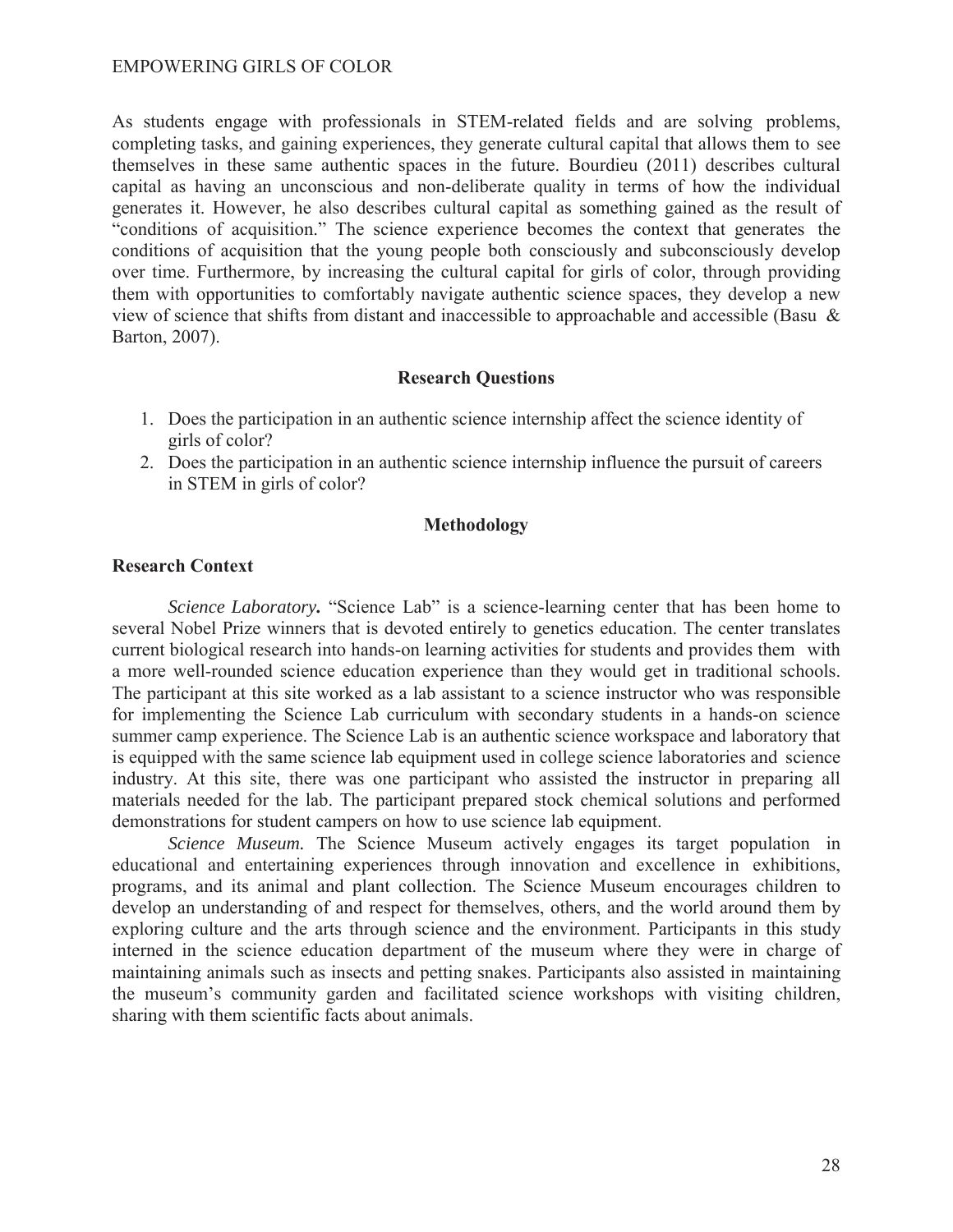# **Participants**

Three girls of color participated in this study at one of the two authentic science workspaces described above. These girls are high school students who attend the same urban public school in the most densely populated city in the northeast region of the United States. Participants worked at the same site for six weeks during the summer, and were engaged in a number of tasks directly related to science work traditionally reserved to science professionals with either science degrees and/or some experience working in and with the discipline. All three participants were generally interested in science. They attended a school where exposure to science is limited, girls of color traditionally underperform in science, and the nature of the curriculum limits opportunities for youth to experience science or actively engage in science activities. Students at this school take a living environment course during their first year, earth science during their second year, and chemistry during their third year. There are no required science courses for fourth year students and no advanced science courses or science electives offered at this school. Students were selected based on interest in participating in a paid authentic science internship and had to complete an application, which included a resume and two professional references.

*Erica.* Erica is a first generation Haitian-American, who lives in a single parent household with two other sisters. Erica completed her second year of high school a few weeks before the start of her authentic science internship and self reported a 3.7 grade point average (4.0 scale). Erica was placed at the science museum to complete her six-week authentic science experience. Erica had no interest in pursuing a career in STEM, rather she was fixed on pursuing a career in the music industry as a recording artist. Erica saw the summer internship as an opportunity to gain experience that would look good for college applications and as a way to earn money during the summer.

*Kim.* Kim is also a first generation Haitian-American who lives in a two-parent household with two other sisters and one brother. Kim also completed her second year of high school a few weeks before the start of her authentic science internship and self reported a 3.5 grade point average (4.0 scale). Kim was not interested in pursuing a career in STEM before participating in her summer internship. On her application for the summer internship, Kim explained that she was familiar with the word STEM and that she understood that careers in STEM are secure and more profitable than other careers. Kim was also placed to complete her six-week authentic science experience at the science museum.

*Tamara.* Tamara is a first generation American who identifies as a Latina as her parents are Dominican and Puerto Rican immigrants. She began her senior year of high school upon completing her summer authentic science internship. Tamara self reported a 3.5 grade point average (4.0 scale). Tamara is different from the other two participants of this study, as she was interested in becoming a forensic scientist before her participation in the authentic science internship. Tamar completed her six-week authentic science experience at the science laboratory.

### **Data Collection**

The primary data sources for this study were student interviews and students' weekly journal entries. All student interviews were transcribed in their entirety.

*Interviews.* Students who participated in the authentic science work experience were interviewed about their experiences at the end of the program. The goal of the interviews was to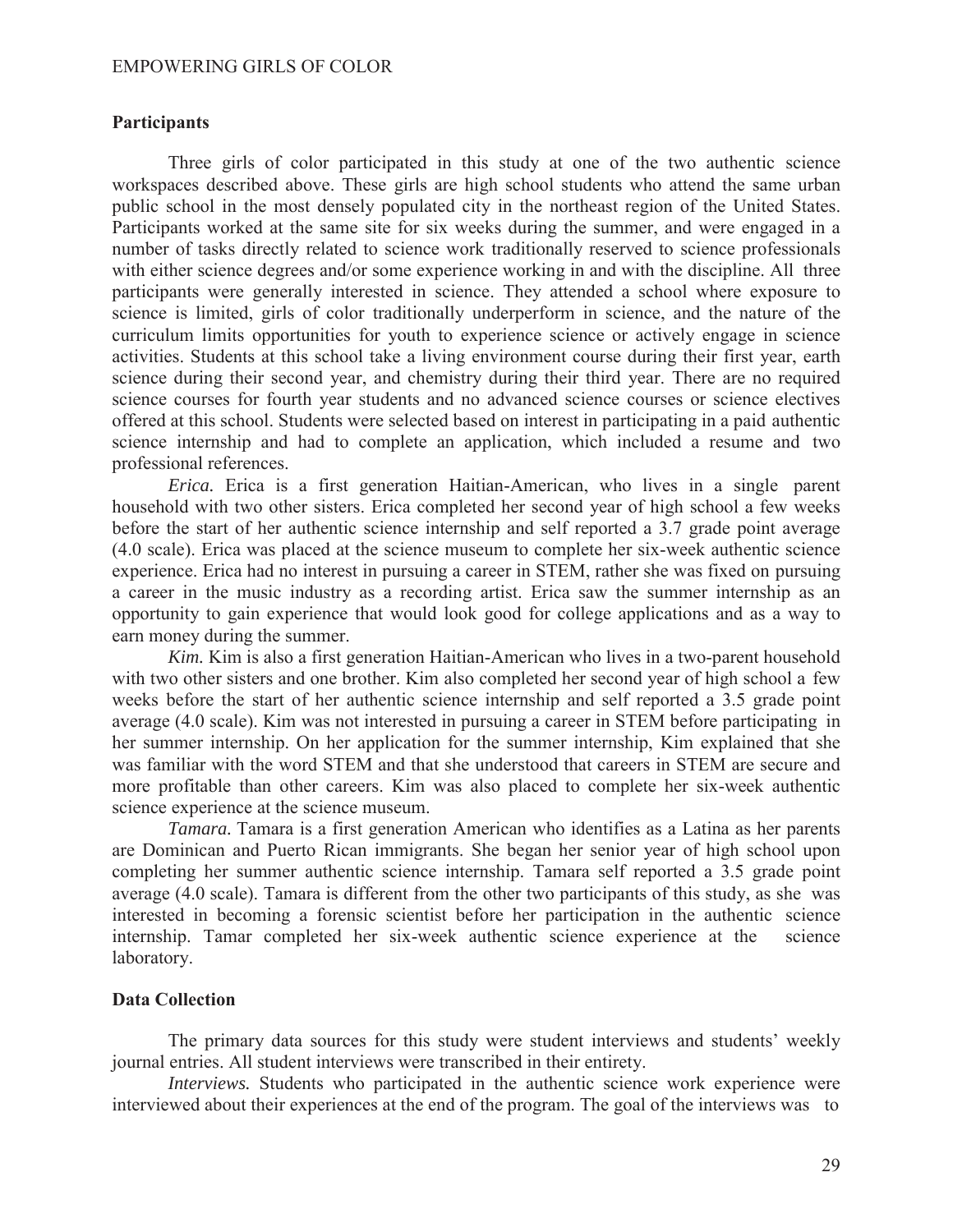understand the impact that the authentic science internship had on students' science identities and on their interest in pursuing a career in STEM. Among the questions asked during the interviews, the following questions are particularly significant for this study: What were your daily tasks as a student intern? What obstacles did you overcome during your internship? Explain whether or not you plan on pursuing a career in STEM after your authentic science work experience.

*Student Journals.* Students who participated in this study were encouraged to consistently reflect on their experiences throughout the duration of the program. Students completed weekly reflective journals answering the following questions/prompts: 1) Explain what you learned during this last week from your internship in regards to STEM, 2) What's one challenge you faced/overcame this week at your internship? and 3) Based on your experience at your internship do you plan on pursuing a career in STEM?

## **Data Analysis**

Different data analysis strategies were used to efficiently and effectively analyze data collected during this study through student interviews and journal entries. The data was then studied and coded for emerging themes that highlighted students' experiences in the authentic science space. Qualitative coding techniques, including member checking and coding for recurring themes, were used to analyze all the data generated from this study (Guba & Lincoln, 1989; Creswell, 2013). All student interview data were entered into a word document for wordby-word coding for emergent themes by the first author. Once these emergent themes were identified the data was entered into Nvivo to be organized, and was then grouped into recurring emergent themes. The two themes that emerged from data analysis were (1) The influence of authentic science experiences on students' science identity and (2) students' increased interest in pursuing a career in STEM.

#### **Results and Findings**

The findings of this study are organized by recurring themes that emerged during the data analysis process. Moments from transcripts that served as exemplars, and participant's journals that reflect students' experiences individually and collectively provided insight on the experiences of three girls of color who were provided authentic science internships. Consequently these exemplars are highlighted in the results and finding below. Through the analysis of themes from students' interview responses and journal entries, results indicated that the (1) authentic science space work experience positively influenced students' science identities and (2) students' showed increased interest in pursuing a career in STEM.

#### **Authentic science space's influence on students' science identity**

Through participation in their authentic science internship, each of the three student interns reported changes in their perceptions of their own science identities. All students reported self-doubt in regards to their ability to excel and succeed in the pursuit of STEM careers due to limited access to authentic science spaces, and perceived gender and racial identities. Students spoke in depth to the stereotypes, which exist both for women and people of color, which impact their ability to excel within STEM fields. For example, in an initial journal entry at the start of her science internship, Erica wrote: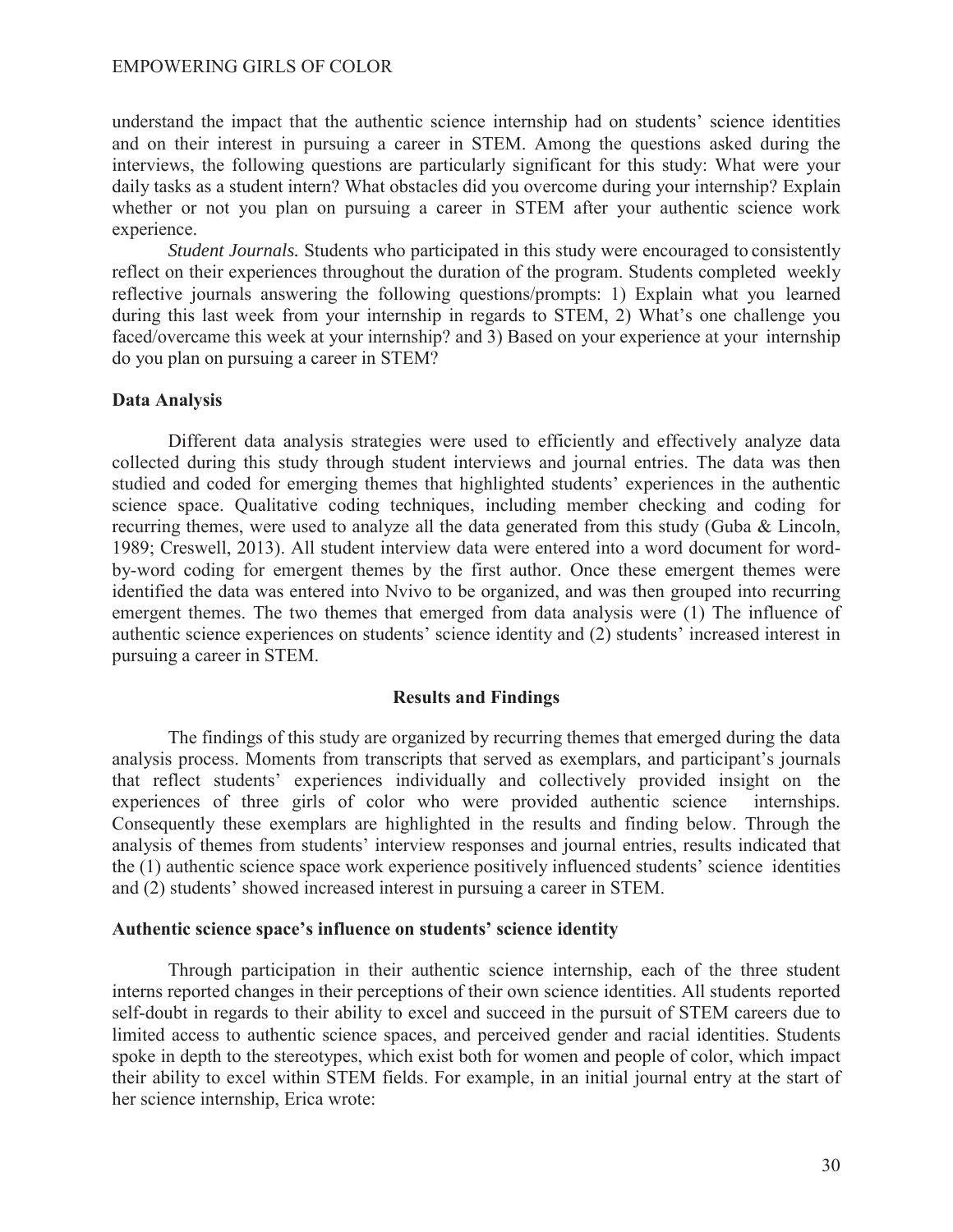People of color are not usually found engaging within the subject of science but allowing them to get a feel of what a job that pertains to science feels like, breaks barriers. As a woman who is also kind of left out of the loop when it comes to pursuing science it feels good to take a step in breaking some more barriers.

In this response Erica shines light on two pieces of her identity, which she feels distance her from STEM fields. Erica specifically says, "people of color are not usually found engaging with the subject of science" and that "as a woman" she feels "left out of the loop" in regards to pursuing a career in science*.* Where traditionally Erica has found herself unable to fully engage in STEM subjects based on her race and gender, participating in this internship allowed her to "take a step in breaking some more barriers." It appears the internship has empowered her to push back against larger systemic issues that would traditionally distance her from pursuing a career in a STEM related field. In addition, another student, Tamara, affirms Erica's sentiment towards pursuing a career in STEM by stating:

Science internships are important for people of color because it seems like everything is against us. We're told we're too dumb, too lazy, too uneducated to do what we can set our minds to do. Internships give us incentives to be better, it gives us the opportunities we never had.

Tamara reports that as a person of color, "it seems like everything is against" her. In past experiences attempting to engage in science, she felt as if the world was telling her she was "too dumb," "too lazy," or "too uneducated to do what [she] can set [her] mind too." However, this authentic science internship experience provided her with "incentive to be better," and "gave [her] the opportunities" she felt she never had. Overall, engagement in the authentic science internship has allowed Tamara to push back against the very pieces of her identity the world has conditioned her to believe. These beliefs have encouraged her to see the field of science as inaccessible and distant. A third student, Kim, stated:

As a woman pursuing science, I feel like it's going to be very hard for me, but the rewards, be it the career that I choose, would be worth it, especially with all the hardships I probably would face*.*

Kim speaks here to the issues she faces based on gender. Similar to Erica, Kim feels stunted by the fact that she is a woman pursuing a career in science. Kim believes that being a woman makes her feel as if "it's going to be very hard" for her to successfully achieve her goal. However, her engagement in the authentic science internship gives her an opportunity to push back against "all the hardships," which she believes will function as "rewards" and make her journey "worth it." By participating in the authentic science work experience, Kim appears able to reframe the capacity in which she thinks about the obstacles she may encounter in science in the future. Whereas traditionally Kim's gender makes her feel as if she cannot be successful in science domains, the science internship encouraged her to work through those struggles in order to be successful. The authentic science work experience allowed Kim the chance to reframe this cognition.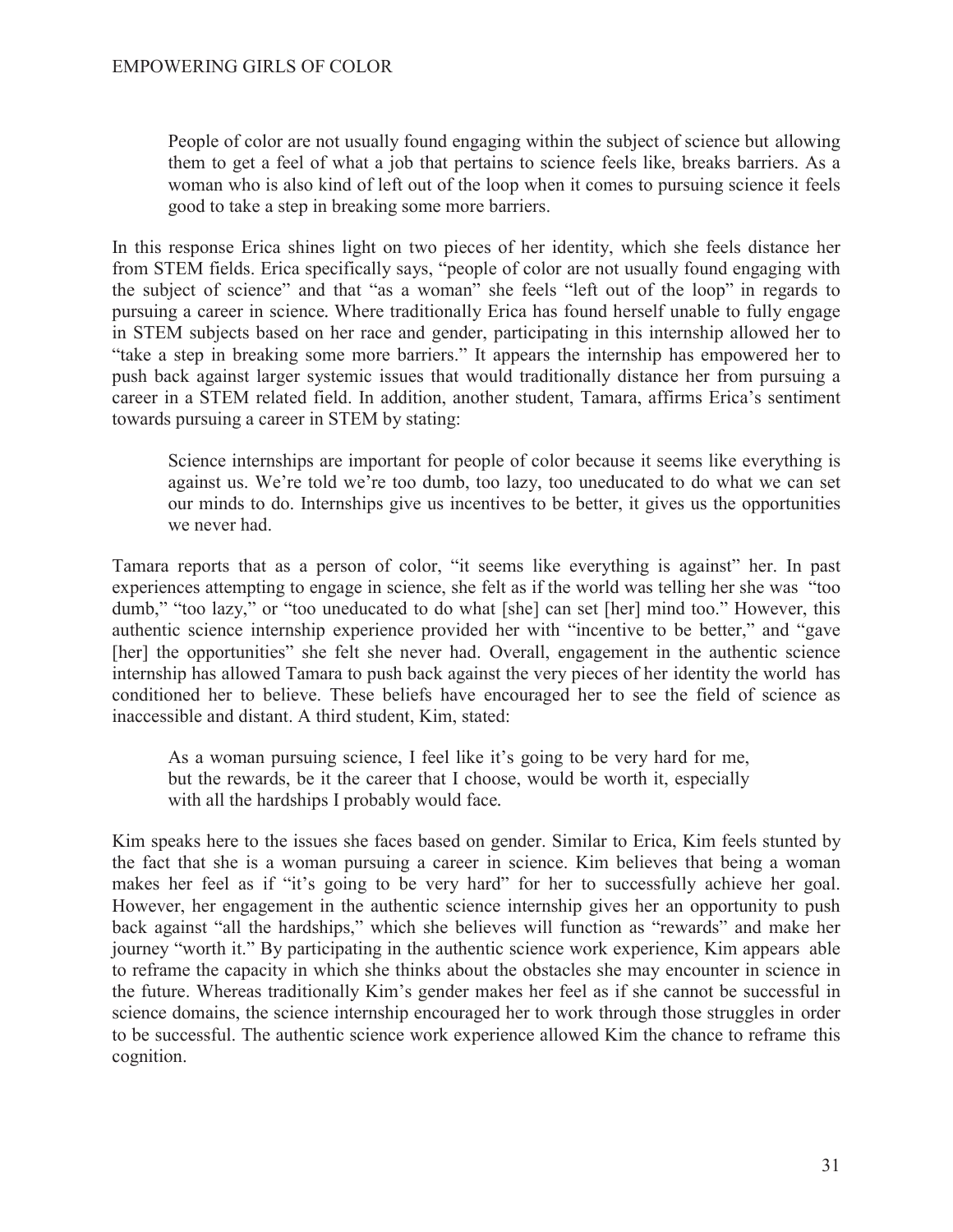### **Students increased interest in pursuing a career in STEM**

Through participation in the science internship, each of the three student interns reported increased levels of interest in pursuing a career in STEM. Tamara reports that the internship:

Opened my eyes to even more like different branches of science. Like I wanted pursue forensics and that's what I wanted to do but…[the internship] made me look like maybe I could be a chemist or a bioengineer.

In the aforementioned statement, Tamara mentions that the internship opened up her eyes to alternative STEM career options. Whereas she originally believed "forensics" was "what [she] wanted to do," her experience in the internship showed her that options such as "a chemist," or "a bioengineer" are potential career fields, which she can pursue. Erica seconds these sentiments explaining,

My internship kind of encourages me to pursue a career in STEM because over the course of my internship I've gotten to see a hand full of careers that are in STEM that aren't too bad. I will say that this internship has opened my eyes to STEM careers and I wouldn't be surprised if 5 years from now I'd be graduating college with a masters in a STEM field.

In this statement, Erica, who in her initial journal entry stated that, "science is a subject that I am not too fond of," explains that the internship allowed her "to see a hand full of careers that are in STEM" which she perceived as not being "too bad." Erica goes on to explain that this exposure to alternative career options has her feeling as if "5 years from now [she'd] be graduating college with a masters in a STEM career." Kim expressed similar feelings, in her interview she reported that the internship:

Does encourage me to pursue a career in STEM, because I see how interesting and fun it could be. I simply need to do more research on the different kinds of career paths that I could have. I learned that in STEM, there are so many subcategories, that I don't have to limit myself to biology.

Kim tells us that she felt encouraged "to pursue a career in STEM, because [she] sees how interesting and fun it could be." It appears her engagement in the internship stemmed from enjoyment, and allowed her to open her mind to new possibilities. Kim also mirrors the feelings of both Tamara and Erica, saying that "I learned that in STEM, there are so many subcategories, that I don't have to limit myself." All in all, each of the three participating students appeared to see new possibilities for themselves after participating in this internship. Each student felt as if there were various career paths available to them, which they had previously not considered.

# **Conclusion**

The fact that girls of color from an urban setting, who did not find interest in science as a subject, could become encouraged to pursue a STEM career in the future is a testament to how beneficial and crucial authentic science work experiences are for them. The girls who participated in this study have increased their cultural capital through participating in the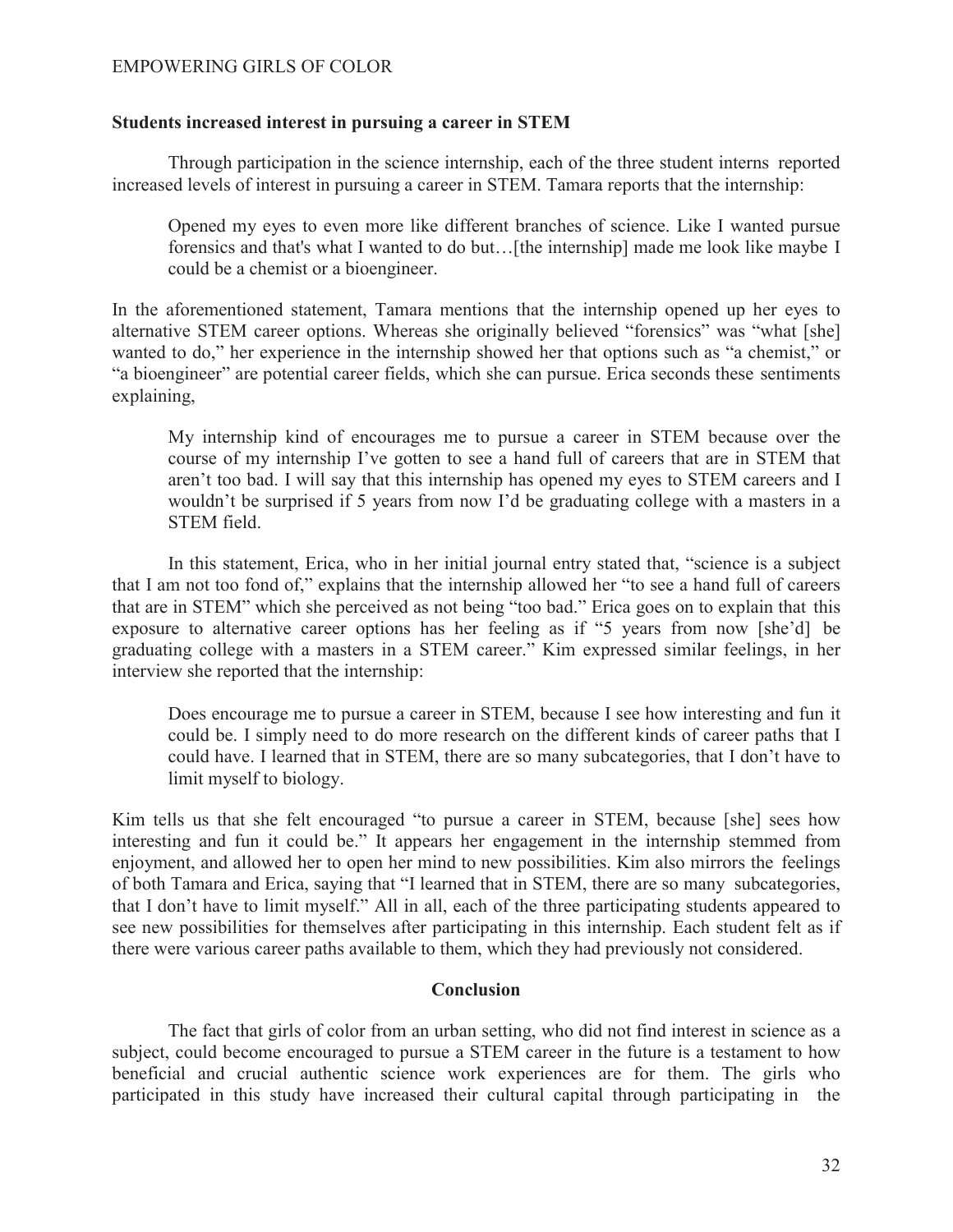authentic science internship as it relates to navigating science spaces and envision themselves able to successfully navigate similar spaces comfortably. These girls of color have developed a personal investment in science while engaging in authentic science work experiences, which encouraged them to identify as scientists and understand their potential in pursuing a career in a STEM-related field. Through their summer internship experiences, students have gained new forms of cultural capital in authentic science spaces, as they understand how to successfully navigate authentic science spaces. Also, by virtue of effectively working in an authentic science space, students are provided a space to develop a science identity, as defined by Carlone and Johnson (2007), as they are performing science duties, developing a new science competence through the performance of these duties all while being recognized as scientist.

This study provides insight on how girls of color are impacted by authentic science work experiences and is beneficial to understanding how to better engage them in science and STEMrelated content. Although there was a small sample size of participants used for this study, the implications of creating and providing authentic science internships for urban girls of color are beneficial to positively influencing their science identities and creating a pipeline of girls of color to pursue careers in STEM. After conducting this study, we are not suggesting a complete overhaul of the education system, rather we want to draw attention to the importance of creating opportunities and authentic science spaces for students of color from urban communities, especially girls, to imagine themselves as STEM professionals and to develop science identities. This study demonstrates that through participating in the authentic science work experience, participants were able to envision themselves as scientists, claim a positive science identity, and better understand and reframe the capacity in which they think about the challenges that they may face as they pursue a career in a STEM-related field.

### **References**

- Adjapong, E. S., & Emdin, C. (2015). Rethinking pedagogy in urban spaces: implementing hiphop pedagogy in the urban science classroom. *Journal of Urban Learning, Teaching, and Research (JULTR)*, *11*, 66-77.
- American Association for the Advancement of Science (AAAS). Project 2061 (1993). *Benchmarks for science literacy*. New York: Oxford University Press.
- Archer, L., Dewitt, J., Osborne, J., Dillon, J., Willis, B., & Wong, B. (2010). "Doing" science versus "Being" a scientist: Examining 10/11-year-old schoolchildren's constructions of science through the lens of identity. *Science Education*, *94*(4), 617–639.
- Basu, S. J., & Barton, A. C. (2007). Developing a sustained interest in science among urban minority youth. *Journal of Research in Science Teaching*, *44*, 466–489.
- Bourdieu, P. (2011). The forms of capital. (1986). Cultural theory: An anthology, 81- 93.[Capitalize and italicize journal names.]
- Carlone, H. B., & Johnson, A. (2007). Understanding the science experiences of successful women of color: Science identity as an analytic lens. *Journal of Research in Science Teaching*, 44(8), 1187-1218.
- Creswell, J. W. (2013). *Research design: Qualitative, quantitative, and mixed methods approaches*. Sage .[Publication city and state?]
- Dewey, J. (1938). Experience and education. Full reference is needed.]
- Gee, J.P. (1999). *An introduction to discourse analysis: Theory and method*. New York: Routledge.